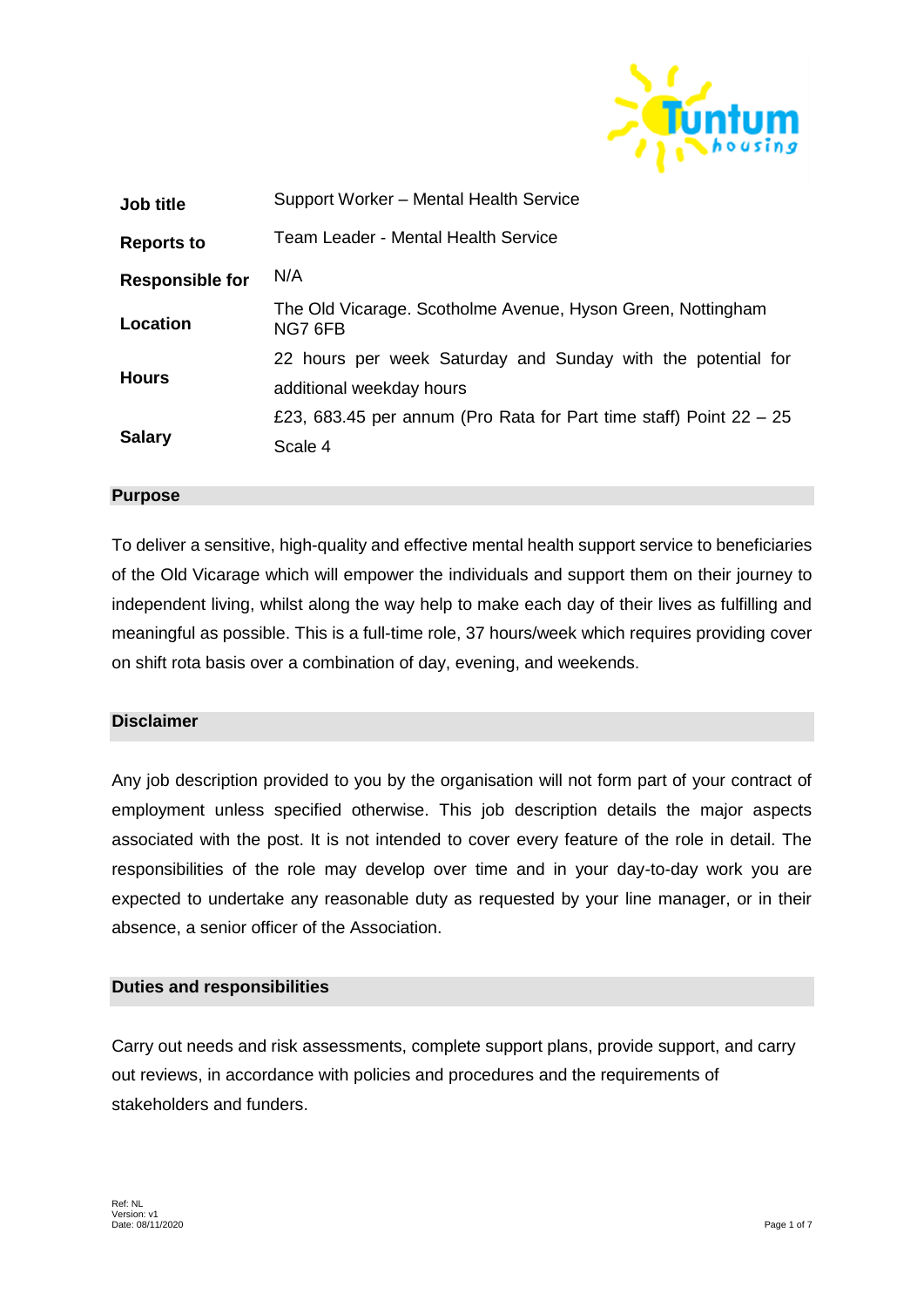

Hold a caseload of beneficiaries, and provide support to them on a key work basis at the scheme.

Provide practical and emotional support to beneficiaries to achieve the outcomes set in their support plan.

Encourage and support beneficiaries to make full use of community facilities, play an active role in their community and take up cultural, recreational, educational and employment opportunities as required.

Encourage and support beneficiaries to maximise their physical and mental health, through the promotion of a healthy lifestyle and liaison with health and other relevant services as required.

Encourage and support beneficiaries to develop and maintain positive and effective relationships with their family, friends, carers and other professionals.

Liaise promptly with colleagues, partner agencies and other stakeholders regarding safeguarding, welfare and risk concerns.

Make links with relevant professionals and organisations as appropriate. Attend stakeholder and partnership events as required.

Be an advocate for and achieve positive and lasting service and system change.

Produce and present regular performance reports to the Project Steering Group and the Senior Management team as required.

Monitor progress against key outputs, outcomes and indicators using case files and 'distance travelled' tools.

Involve beneficiaries, families and communities in tracking achievements including feedback forms, one to one meetings and focus groups.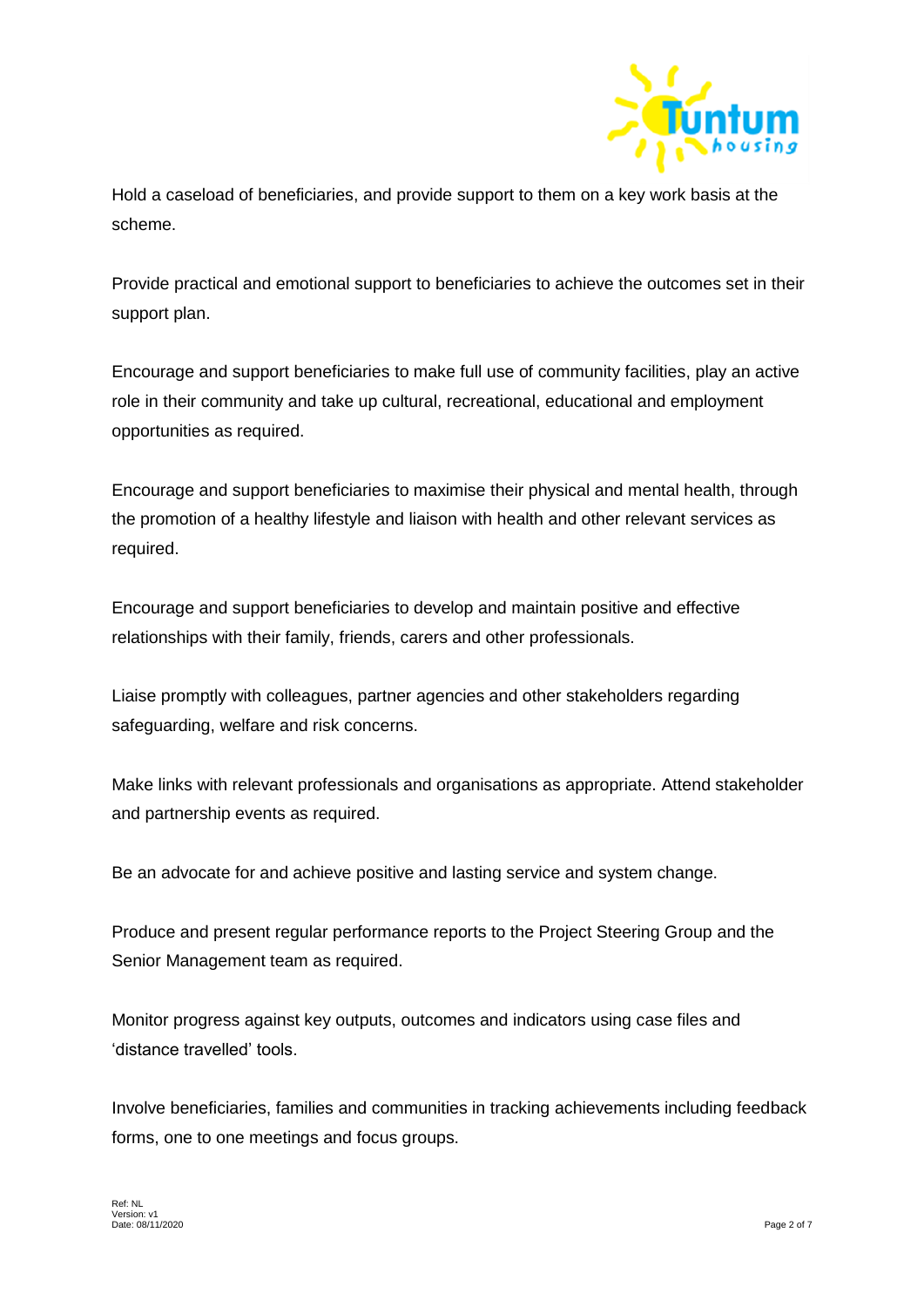

Accurately input all customer data onto an electronic monitoring system and ensure records are maintained to evidence key performance targets, and comply with requirements.

Undertake administrative duties and any other reasonable requests from your line manager.

To promote, at all levels, the service vision, values and strategic objectives.

## **Housing Management**

Taking details relating to referrals and ensuring that these are dealt with efficiently and within stated time frames.

Arranging and conducting interviews with prospective beneficiaries

Arrange viewings of accommodation and carry out sign up of occupancy agreements and assist in the moving in and out process.

Ensure that vacant rooms are cleaned, prepared and let in line with our policy and procedure

Inspect and request orders for new furniture for properties where needed including communal areas taking into consideration budgets and value for money.

Ensure all beneficiaries who have been allocated accommodation, receive a high quality housing management service and fulfilling the landlord's obligations as set out in the tenancy agreement.

To carry out risk assessments in line with company procedures and manage risks linked to property and individuals

To assist beneficiaries in the completion of their claims for welfare benefits, inc Housing Benefit, JSA, ESA, Income Support, Disability Benefits etc

To liaise with the DWP, Housing Benefit Dept. etc, to ensure that correct benefits are being claimed and that payments are made as efficiently as possible. To keep up to date with benefits and Universal Credit legislation.

To collect accommodation charges from beneficiaries and ensure they have an accurate and up-to-date record of this transaction.

To ensure beneficiaries understand and adhere to their tenancy agreements and deal with issues relating to the breach of the tenancy including non-payment of charges (inc deposits, weekly charges etc), anti-social behavior etc, including issuing notices in relation to any breach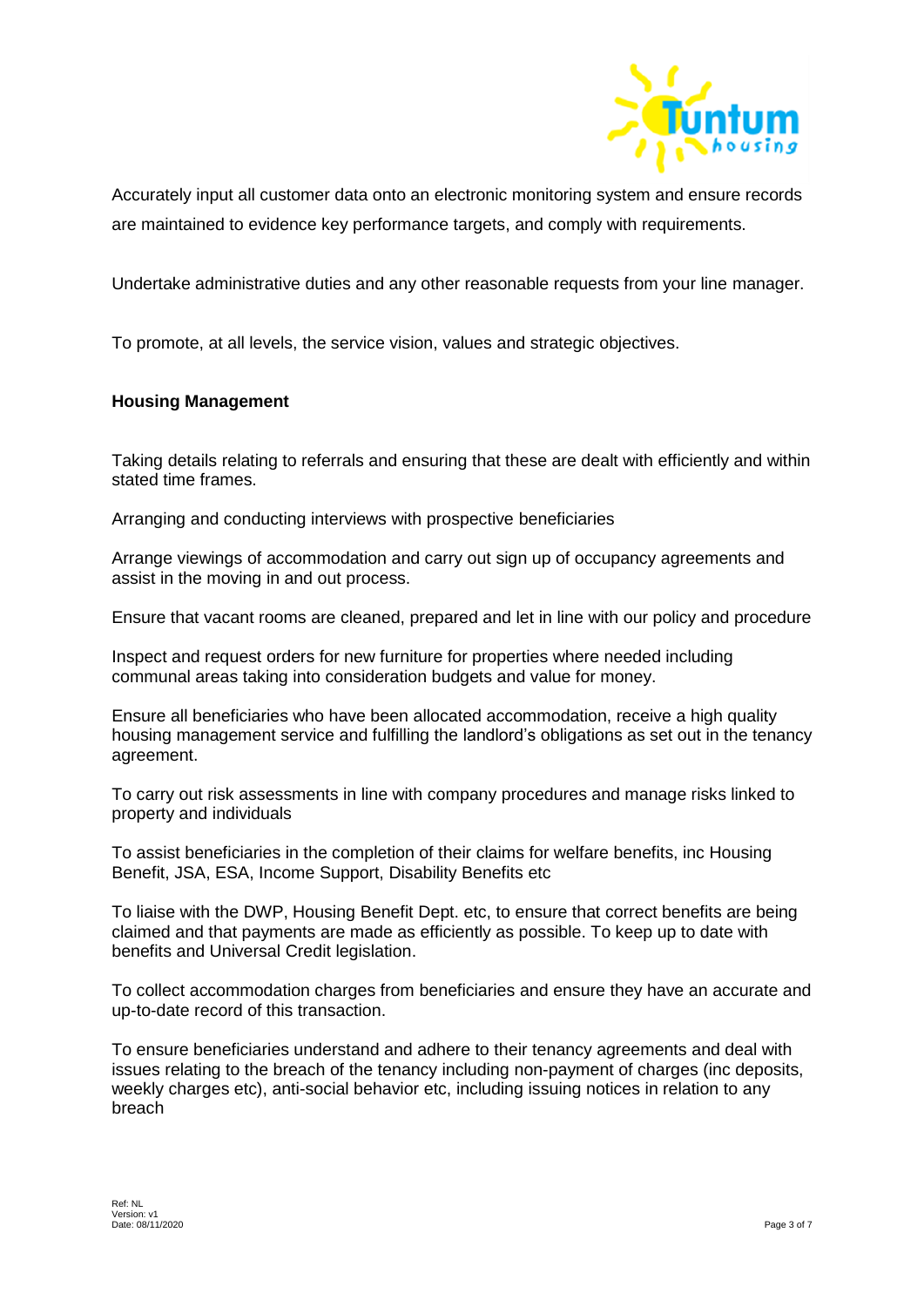

To proactively identify upcoming voids and make every effort to minimise void time through ensuring correct notice is received, property left in a good state and new tenants identified in advance

To proactively minimize arrears through identifying arrears early and working closely with the tenant to pay them off

To carry out regular health and safety checks, building inspections and fire drills with beneficiaries.

Identify maintenance requirements and report repairs as needed.

Maintain a high standard of cleanliness, safety and security including managing and maintaining the communal areas and gardens, ensuring that they are clean at all times.

To hold regular house meetings

To respond to complaints and grievances in line with Tuntum's policy

To keep and maintain accurate and up to date records of work carried out with beneficiaries within whatever system Tuntum operates

Maintain appropriate standards of good practice in confidentiality in line with Tuntum's Confidentiality and Data Protection Policy.

As required by the Health and Safety at Work Act, to take care of one's own health and safety and that of other employees and to co-operate with Tuntum in complying with its statutory duties.

To receive e-mails and take telephone messages and ensure that such messages are actioned or are passed on when the appropriate officer is unavailable.

To handle incoming telephone calls, to determine the nature of the enquiry, the callers' name and direct the caller to the appropriate officer.

To maintain appropriate administration and record keeping systems and to submit regular reports as requested.

Ordering and maintaining of stationery and accuracy checks of orders placed and invoices received.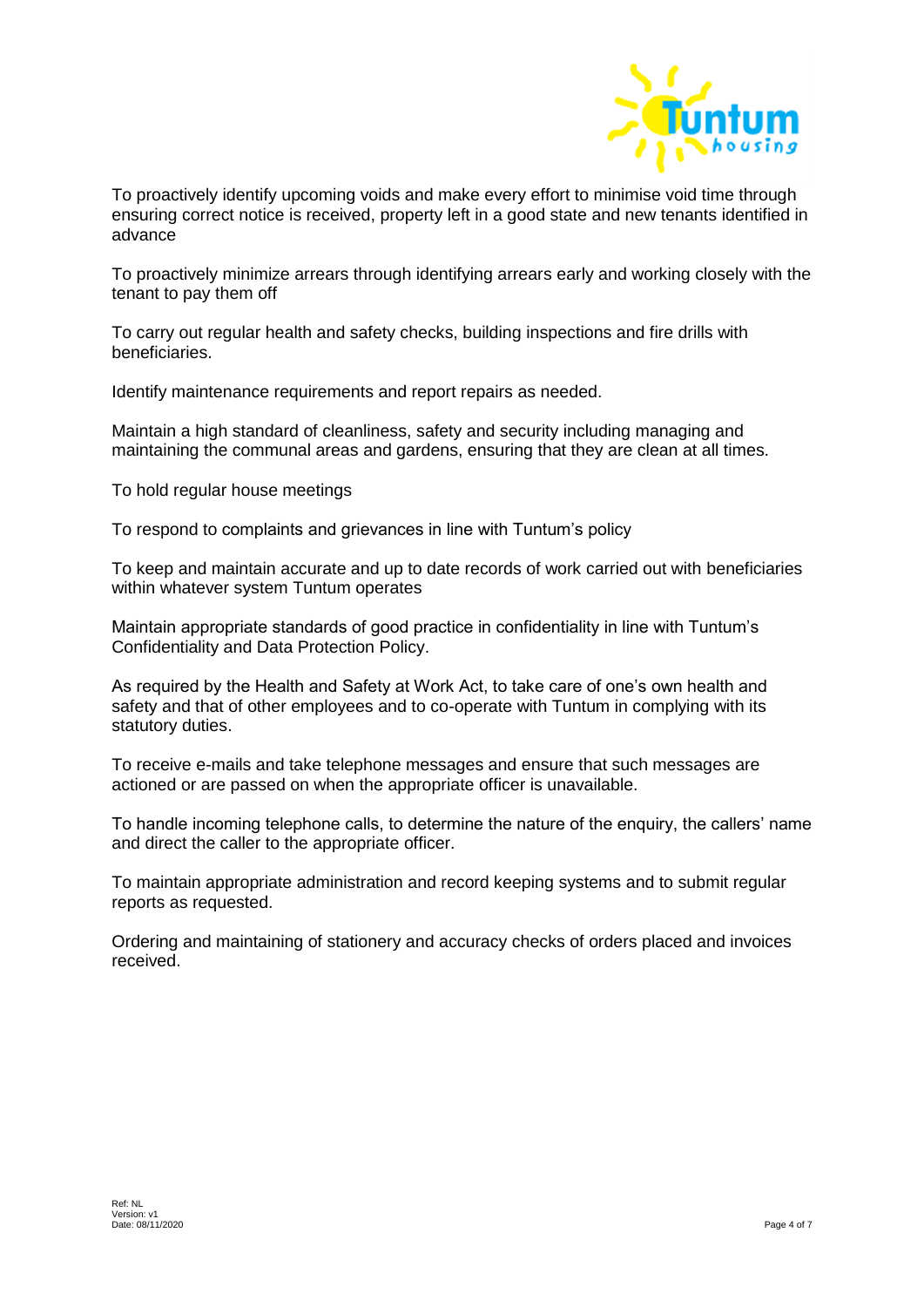

# **Person Specification**

| <b>Requirements</b>           | <b>Essential</b>                                                                                                        | <b>Desirable</b>                                                                                                        |
|-------------------------------|-------------------------------------------------------------------------------------------------------------------------|-------------------------------------------------------------------------------------------------------------------------|
|                               | Health and safety requirements,<br>welfare and benefits and<br>safeguarding relating to a mental<br>health client group | An understanding of Health and<br>Safety requirements in relation to<br>the role i.e. Lone Working                      |
|                               | Services related to mental health<br>provided by the voluntary and<br>statutory sector                                  |                                                                                                                         |
| Knowledge                     | Equality, diversity and inclusion<br>within a mental health client<br>group                                             |                                                                                                                         |
|                               | An awareness of factors relating<br>to mental health within the<br><b>BAME</b> community                                |                                                                                                                         |
|                               | Confidentiality and data<br>protection                                                                                  |                                                                                                                         |
| <b>Education</b>              |                                                                                                                         | Evidence of having undergone a<br>training programme in mental<br>health sufficient to the<br>requirements of this post |
| <b>Experience</b><br>required | Working within a mental health<br>or vulnerable client group                                                            |                                                                                                                         |
|                               | Using support plans and risk<br>assessments                                                                             |                                                                                                                         |
|                               | Safeguarding vulnerable adults                                                                                          |                                                                                                                         |
|                               | Writing reports                                                                                                         |                                                                                                                         |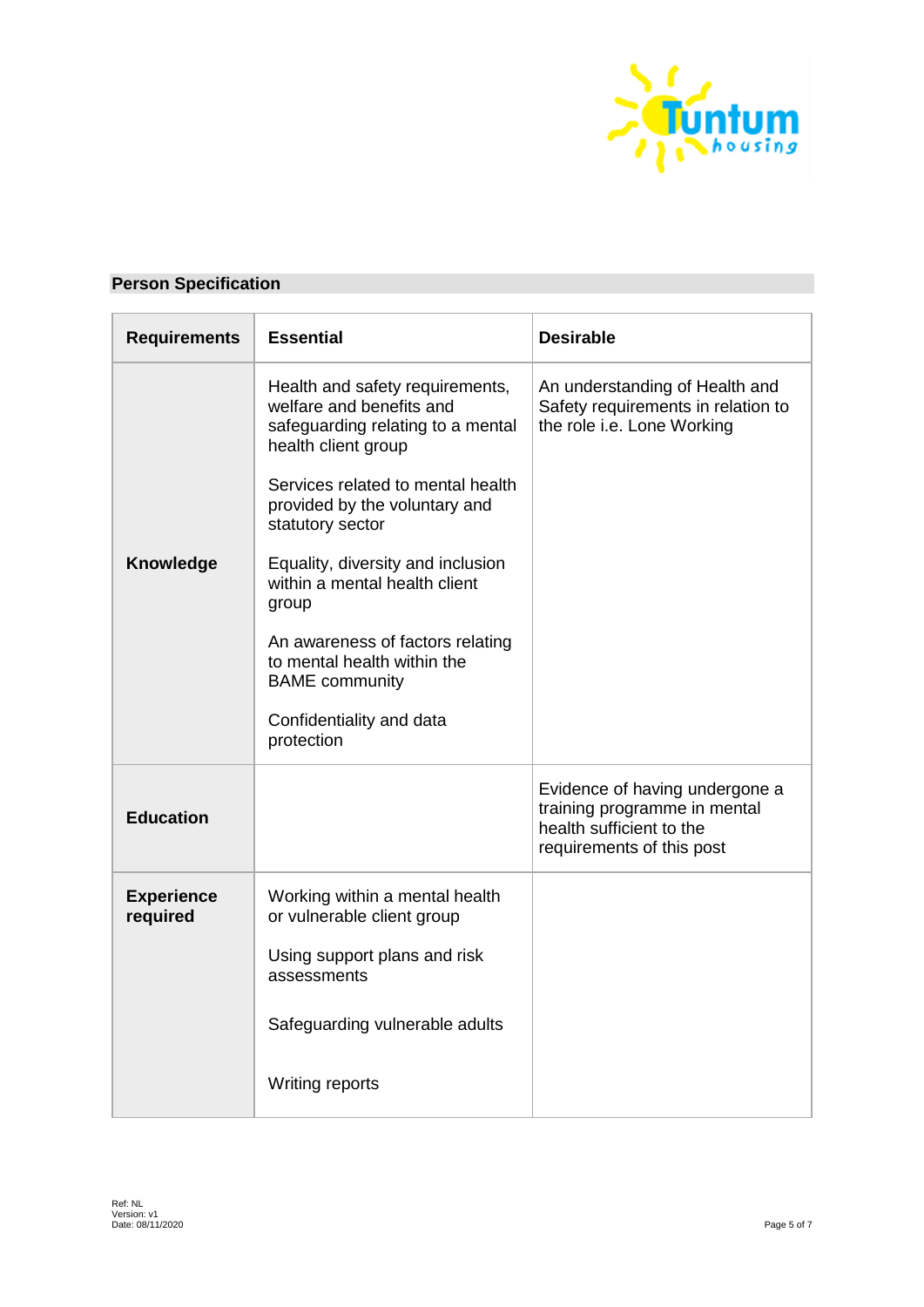

| <b>Skills and</b><br>aptitudes<br>required | IT literacy including Microsoft<br>Word,<br>Excel and experience using data<br>entry systems<br>Communicating with<br>beneficiaries and colleagues<br>Ability to empower beneficiaries<br>to reach their potential<br>Self-motivated and able to use<br>own initiative to find solutions<br>Ability to work under pressure to<br>tight deadlines<br>Ability to prioritise a varied<br>workload |  |
|--------------------------------------------|------------------------------------------------------------------------------------------------------------------------------------------------------------------------------------------------------------------------------------------------------------------------------------------------------------------------------------------------------------------------------------------------|--|
| <b>Personal</b><br>qualities<br>required   | Able to show empathy for<br>service<br>users<br>Warm, friendly, kind demeanour<br>with a positive and open-minded<br>attitude<br>Passionate about being able to<br>make a real difference in<br>peoples' lives<br>Caring about achieving a<br>positive outcome<br>Flexible, person-centred and<br>culturally sensitive                                                                         |  |
| <b>Other</b>                               | Ability to work flexibly in respect<br>to hours worked to provide ad<br>hoc cover for leave and sickness                                                                                                                                                                                                                                                                                       |  |

ł,